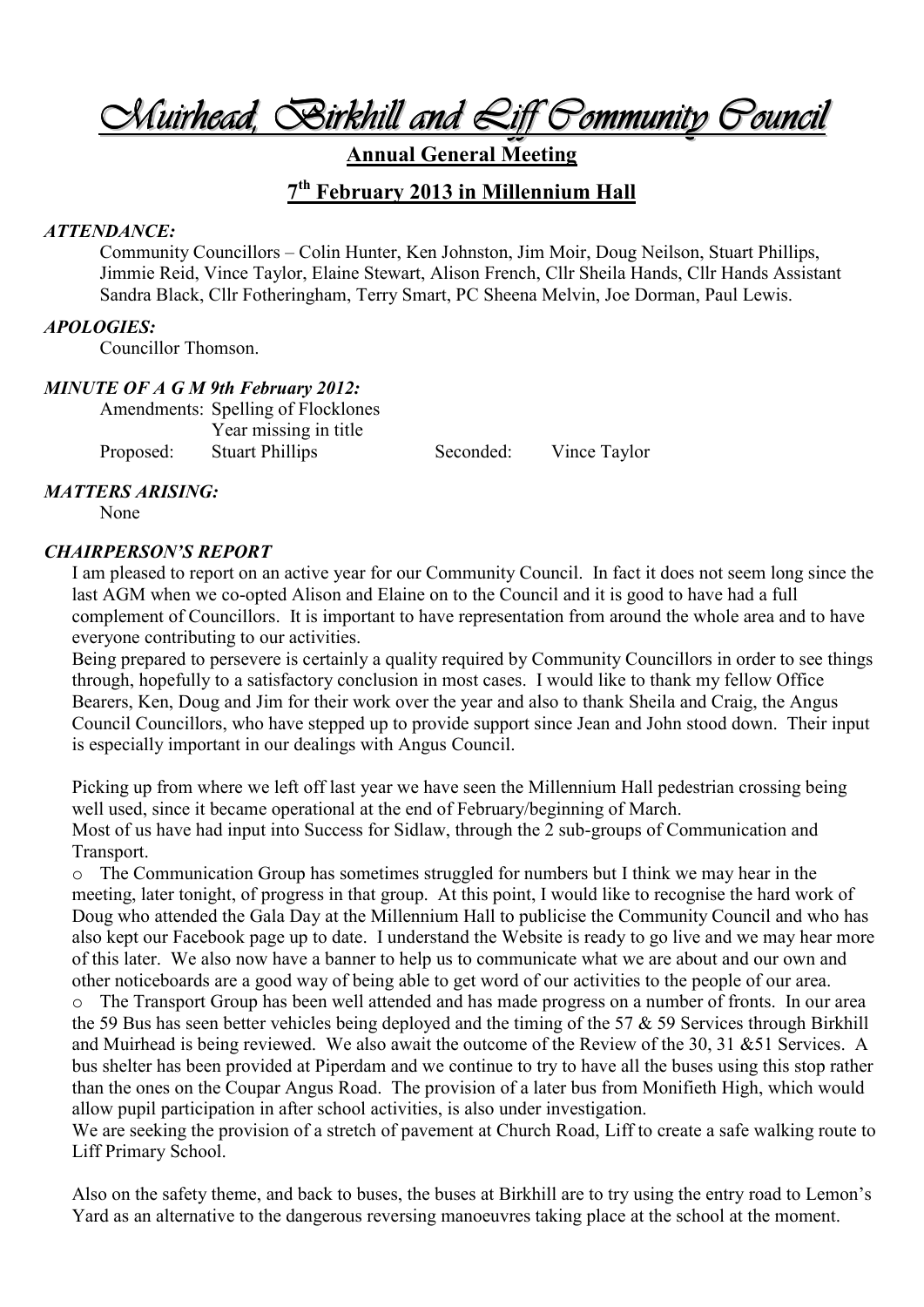Ward Funding has been helpful in providing a notice board, seats and bins and I have found Allan Allardice, Parks Maintenance Manager, most helpful in actually getting these in place. The interpretive sign for Fowlis is also making good progress.

With regard to the roads in our area, it is important for people to report potholes, mud on the road and fly tipping to the Access Line, who are most helpful and effective. We are pleased that better directional signage to Piperdam has been provided although PC Steven Wilson reports that there are still a considerable number of visitors getting lost. We are delighted that PC Wilson has been able to be a regular attender at and contributor to our meetings.

Another issue which hopefully is now resolved is the fact that the drainage of the Millennium Hall football field is now effective. Indeed Stuart's report to last year's AGM could just about be repeated as the work done in February last year was not the solution but the work done at the end of the year seems to have been effective and I have been assured that reinstatement of the grass will be carried out We are also pleased that the fence at the tennis court has been repaired and a new tennis net provided. The improvement to the Recycling Point is welcome and we still expect it to be screened.

Some issues such as the gate on Woodlands Road, Piperdam and the need for yellow lines at Birkhill Primary School trundle on. They will probably be joined by the grass maintenance at Liff Primary School and the care of Fowlis Village Green which we are currently trying to get sorted out.

I firmly believe it is most important to have a Community Council to represent the views of the people of this part of Angus. It would be good to have a bit more participation from the community and we can give this some thought under 'Membership'. When I took on the role of Chairperson it was indicated to me that the term of office might be 3 years. If I do serve as Chairperson for another year it will be important to consider who might fill the role in 2014-2015.

#### *MEMBERSHIP:* (Colin Hunter)

We can now have 10 Councillors and 3 Juniors (Age Range 14 to 18years) Continuation of Elected Members – All members were able to continue in their present positions

## *FINANCE:* (Jim Moir)

2012 Report We now have in excess of £2000 in the bank During 2012 a donation was made to Liff Primary School Accounts have been submitted to Angus council

## *PLANNING/WEB:* (Doug Neilson)

## **Planning Contact Report 2012**

- 1 Planning contact training took place on 27th February 2012 at Angus House, Forfar ; Doug Neilson and Vince Taylor attended on behalf of the Community Council.
- 2 Over the year there have been 38 planning applications submitted from 30 properties within the community council area and the number includes 7 Listed Building consent notices and 3 Planning Permission in Principle applications.
- 3 During the year Angus Council changed the format of the email attachments from .doc files to .PDF files and this caused a slight problem for transmitting the information to community councillors but all councillors have been notified of all the planning applications in the area.
- 4 In November the Angus Council web site was updated and for some unexplained reason some planning contact names were omitted from the circulation list and that affected our area but this has now been rectified.
- 5 The new Angus Council Planning web site has greatly improved the accessibility of information available and it is now possible to carry out an enforcement search and there were 8 Enforcement enquiries reported in the Community Council area during the last year. Of these 8 Enforcement enquiries the position, as of 15th January 2013 is 2 are closed and 6 are 'Pending Consideration'.